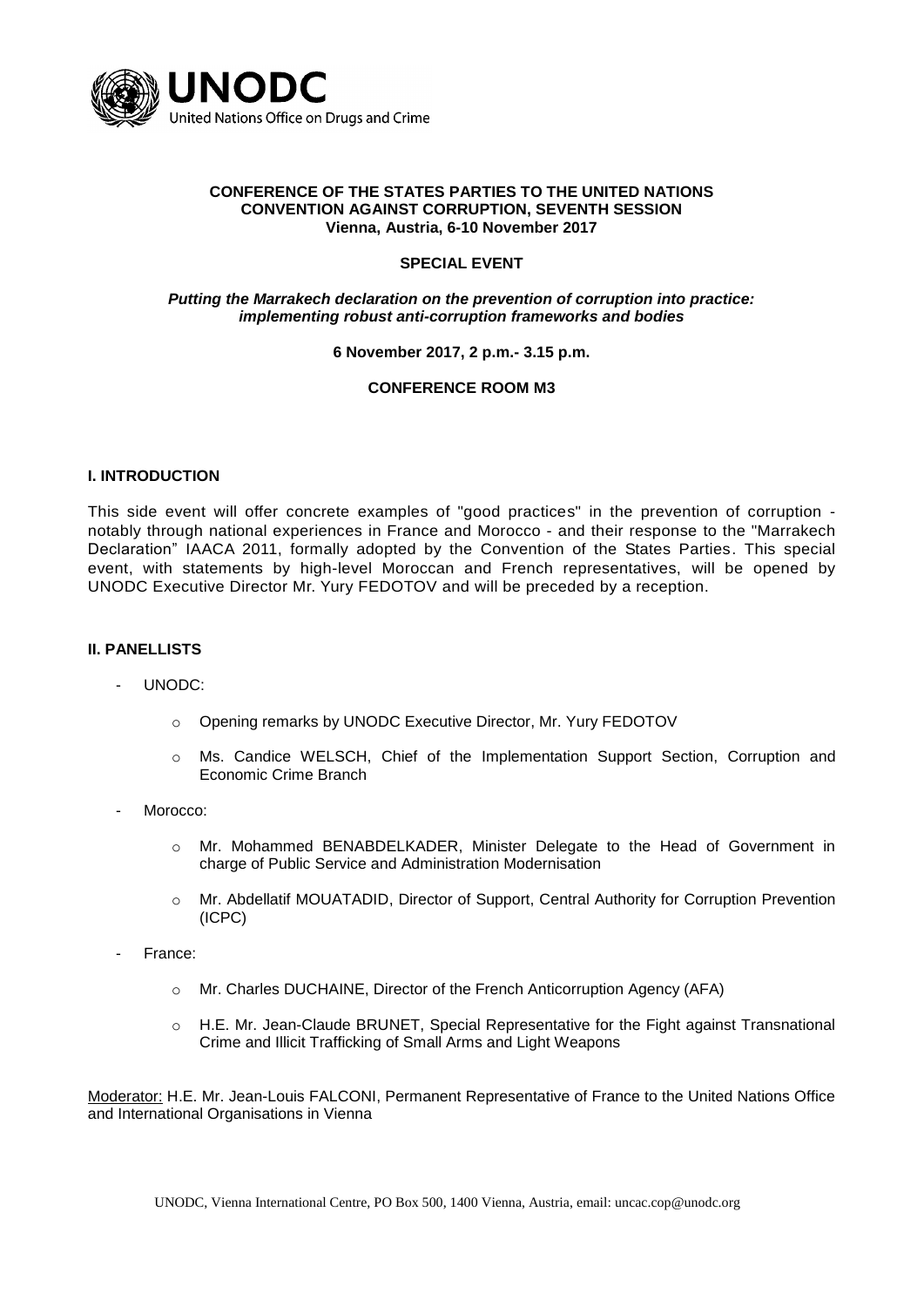#### **III. FORMAT AND AGENDA**

The panel discussion opened by UNODC Executive Director Yury FEDOTOV will focus on the implementation of the UN Convention against corruption and its related instruments, including the Marrakech Declaration, by emphasizing one of its core issue within this  $7<sup>th</sup> COSP$ : hHw to better prevent corruption in all its dimensions from bribery over concussion to embezzlement of public funds? The floor will be given to high ranking panelists from France, Morocco and UNODC Secretariat to provide an overview of recent national efforts for increased efficiency in preventing corruption both in the public and in the private sectors. Concrete examples of efficient measures and legal frameworks will be presented and discussed, especially with respect to the key role of specialized national anticorruption bodies. The presentations will be followed by an open discussion with the audience.

The UNODC has conducted a large number of initiatives to support the implementation of the *Marrakech Declaration on the Prevention of Corruption,* adopted by the Conference of the States Parties in 2011 and of the two follow up resolutions (5/4 and 6/6). UNODC has supported many States parties in establishing or revising anti-corruption strategies and a specialized publication in this area was produced. The Office provided significant support at the global, regional and national levels to strengthen prevention of corruption bodies that are both crucial partners as well as recipients of technical support. UNODC also engaged in enhancing integrity, transparency, accountability of the public sector in several countries, in particular with regard to developing effective asset declaration systems, addressing conflict of interests and developing codes of conduct. Preventing corruption in public procurements was also one of the priorities of UNODC; the Office worked at the regional and national levels with procurement bodies of various States parties to the Convention for the development of corruption risk assessment methodologies. Other significant activities covered promoting integrity in the judiciary, preventing corruption in the private sector and working with the civil society, academia and media to develop education and awareness programmes against corruption for practitioners as well as the broader public.

In response to its commitments at the international level in the fight against corruption, the Kingdom of Morocco had ratified in 2007 the UN convention against Corruption (UNCAC). As a result, Morocco had led several projects both at regulatory and institutional level in order to meet the recommendations of the United Nations, Namely, the adoption of a national strategy to prevent and fight against corruption at the end of 2015. It has adopted a vision which aims to promote integrity and reduce significantly corruption in Morocco by 2025; in addition to the creation of an authority for corruption prevention. This is how the Central Authority for Corruption Prevention (ICPC) came into being in 2007. During its few years of existence, the ICPC was devoted, with more or less success, in the difficult process of fighting corruption within the limits drawn in its creation decree. In 2011, it is the new Constitution of the Kingdom which brought a new dynamic in that process by raising the ICPC to the rank of constitutional institutions. Thus, the ICPC becomes the National Authority of Probity, Prevention and Fight against Corruption (INPLC), endowed with prerogatives and expanded powers that will enable it to carry on the fight against corruption in Morocco with more effectiveness and efficiency.

The French Anti-Corruption Agency (AFA) is a national authority created by the law of 9 December 2016 on transparency, the fight against corruption and the modernization of economic life. It shall assist the competent authorities and the persons concerned in preventing and detecting corruption, trading in influence, misappropriation, illegal taking of property, interest, embezzlement of public funds and favoritism. Its expertise can be sought by jurisdictions, large companies, administrations or communities. The AFA is headed by a senior member of the Judiciary, Charles Duchaine, appointed by the President of the Republic for a six-year non-renewable term. The French Anti-Corruption Agency has an administrative supervisory power enabling it to verify the reality and the effectiveness of anti-corruption compliance mechanisms implemented, in particular by public- and private-owned companies, public administrations or local authorities. This control applies both to state administrations and local and regional authorities and to economic actors (private or public enterprises).

This roundtable will be preceded by a reception open to all participants. Translation English/French will be offered.